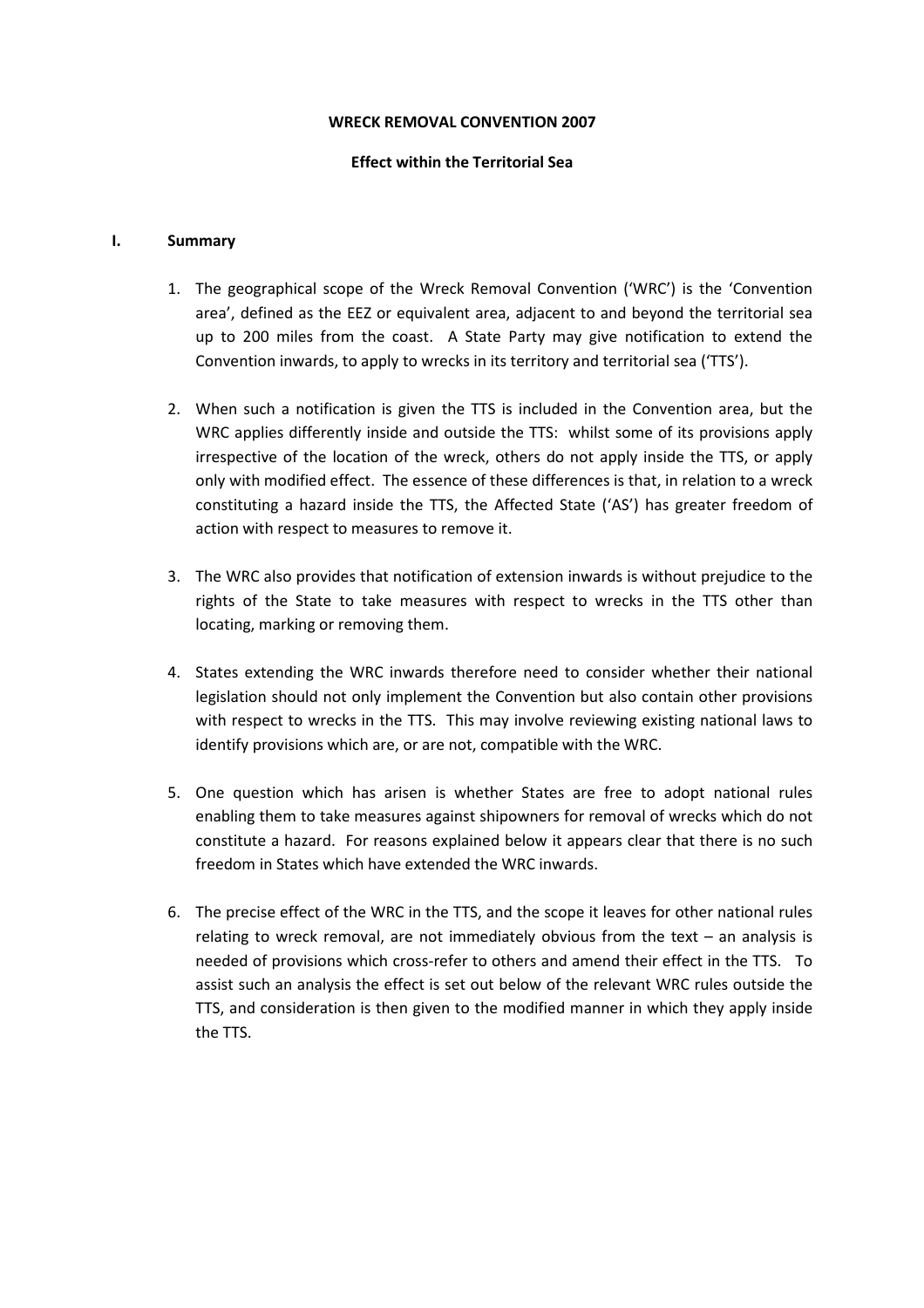### II. Effect of the WRC outside the territorial sea

# A. General principles

- 7. A State Party may take measures in accordance with the Convention in relation to the removal of a wreck which poses a hazard in the Convention area.<sup>1</sup> Such measures must be in accordance both with the general principles of the Convention (in Article 2) and with more specific rules relating to locating, marking and removal of wrecks (in Articles 7, 8 and 9 respectively).
- 8. The relevant general principles are that
	- (1) the right of a State Party to take measures under the Convention arises where the wreck poses a hazard; $2$
	- (2) measures taken by the Affected State ('AS') shall be proportionate to the hazard;<sup>3</sup> and
	- (3) such measures
		- a) shall not go beyond what is reasonably necessary to remove the wreck,
		- b) shall cease as soon as the wreck has been removed, and
		- c) shall not unnecessarily interfere with the rights of any party concerned.<sup>4</sup>

# B. Rules relating specifically to wreck removal

- 9. The main specific rules are in Article 9 and provide that
	- (1) the AS shall inform the owner and flag state, and consult the flag state;
	- (2) the owner shall remove the wreck;
	- (3) the owner shall furnish evidence of financial security;
	- (4) the owner may contract with any salvor or other person; the AS has only limited power to lay down conditions;
	- (5) the AS has only limited power to intervene in the removal;
	- (6) the AS shall set a deadline for removal;

l

<sup>1</sup> Art 2(1).

<sup>2</sup> Art 2(1).

<sup>3</sup> Art 2(2).

<sup>4</sup> Art 2(3).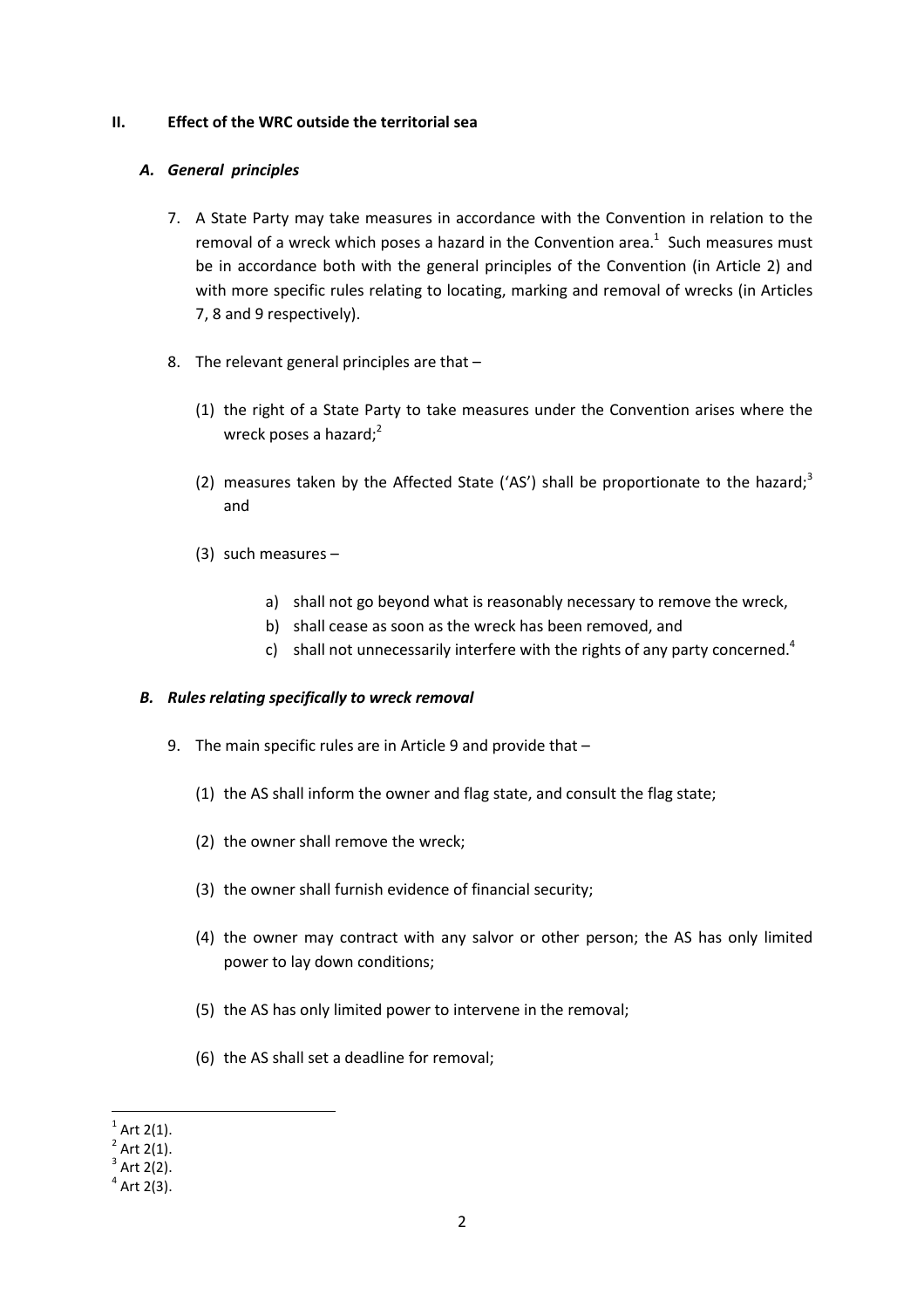- (7) the AS may remove the wreck if the owner does not do so within the deadline, or if he cannot be contacted;
- (8) the AS may remove the wreck if immediate action is required, and if it has informed the flag state and owner;
- (9) States Parties will ensure that their registered owners comply with (2) and (3) above;

(10) States Parties consent to the AS acting under  $(4)-(8)$  above.<sup>5</sup>

# C. Liability of the owner and insurer

- 10. The owner is liable for the costs of locating, marking and removing a wreck under Articles 7, 8 and 9 respectively, save in excluded cases (e.g. war risks). No claim for such costs may be made against him otherwise than in accordance with the Convention.<sup>6</sup>
- 11. The owner is not liable under the WRC for costs which fall under other international regimes, such as CLC or the Bunkers Convention.<sup>7</sup>
- 12. Financial security is required to cover liabilities under the Convention, and only costs arising under the Convention may be claimed directly from the insurer.<sup>8</sup>

# III. Effect of the WRC inside the TTS

# A. Provisions applying when WRC is extended inwards

- 13. When a State Party gives notification to extend the Convention inwards the following provisions apply:
	- (1) The notification is without prejudice to the rights of the State to take measures in relation to such wrecks "other than locating, marking and removing them in accordance with this Convention".<sup>9</sup>
	- (2) Arts 10, 11 and 12 shall not apply to any such measures other than those referred to in Arts 7, 8 and  $9.^{10}$
	- (3) The extension is subject to Art.  $4(4).^{11}$  This provides that in the TTS –

 $\overline{a}$ 

 $^5$  Art 9(1)-(10).

Art 10(1) and (3).

<sup>7</sup> Art 11.

 $^8$  Art 12(1) and (10).

<sup>9</sup> Art. 3(2).

 $10$  Art. 3(2).

 $11$  Art. 3(2).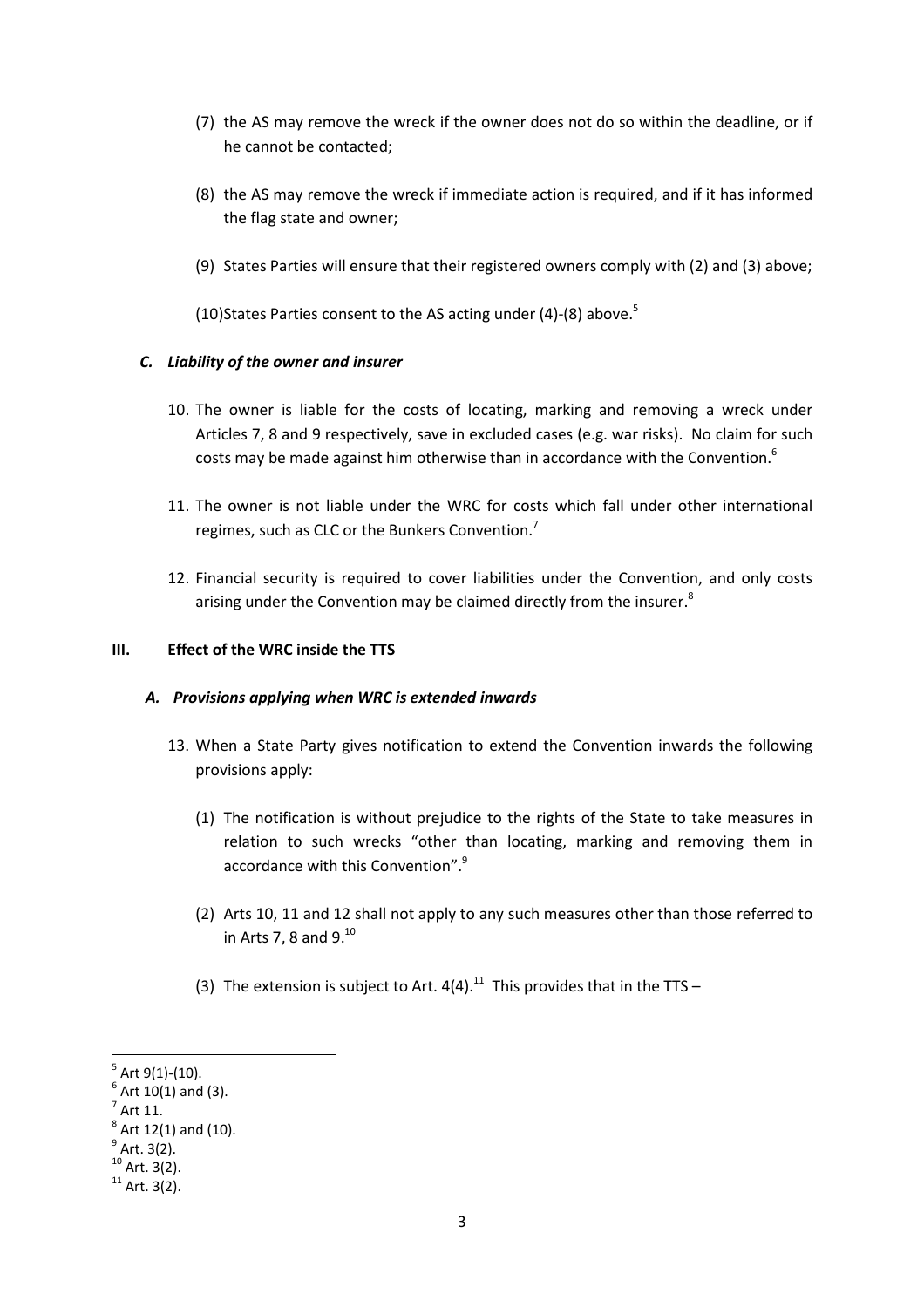- a) the following provisions shall not apply:
	- (i) Art  $2(4)$ ;<sup>12</sup> (ii) Art 9(1),(5), (7), (8), (9) and  $(10)$ ;<sup>13</sup> and (iii) Art  $15$ : $^{14}$
- b) Art 9(4) takes effect 'subject to the national law of the Affected State'.<sup>15</sup>
- (4) The "Convention area" shall include the TTS.  $^{16}$

# B. Effect of provisions with respect to wrecks in the TTS

- 14. The effect of the above provisions with respect to a wreck in the TTS appears to be as follows:
	- (1) The AS may take measures (or require measures to be taken) other than locating, marking or removing the wreck.

It is not clear what other measures, if any, the draftsman may have had in mind. The text was drafted mainly to address the concern of States that in principle wished to fetter as little as possible their discretionary law-making powers – it did not necessarily reflect any specific intention to prescribe other measures.

One possible example of such measures would be disposal of a wreck by way of sale. The WRC does not give this power, but it is to be found in the laws of some states: in the UK such a power of sale exists and is preserved by the Wreck Removal Convention Act 2011.<sup>17</sup>

Another possible example would be national laws imposing liability on the owner for the costs of surveying a wreck or monitoring its condition.

(2) The provisions of the WRC concerning the liability of the owner and insurer do not apply to any such measures, and any liability in respect of them can therefore arise only under national law. It is only in relation to locating, marking or removing a wreck that the owner and insurer bear any liability under the WRC.<sup>18</sup>

l

 $12$  Art 2(4) provides that the WRC shall not entitle a State Party to claim or exercise sovereign rights over the high seas.

 $13$  See para 9 above for a summary of these provisions.

<sup>14</sup> Art 15 concerns settlement of disputes between States.

<sup>&</sup>lt;sup>15</sup> The AS therefore retains the right to legislate for the competent authorities to lay down conditions for a wreck removal operation, including conditions which restrict the owner's freedom of contract.  $16$  Art. 3(3).

<sup>17</sup> See Gaskell and Forrest, The Wreck Removal Convention 2007 (2016) LMCLQ 49, pp.113-4.

 $18$  Art 3(2).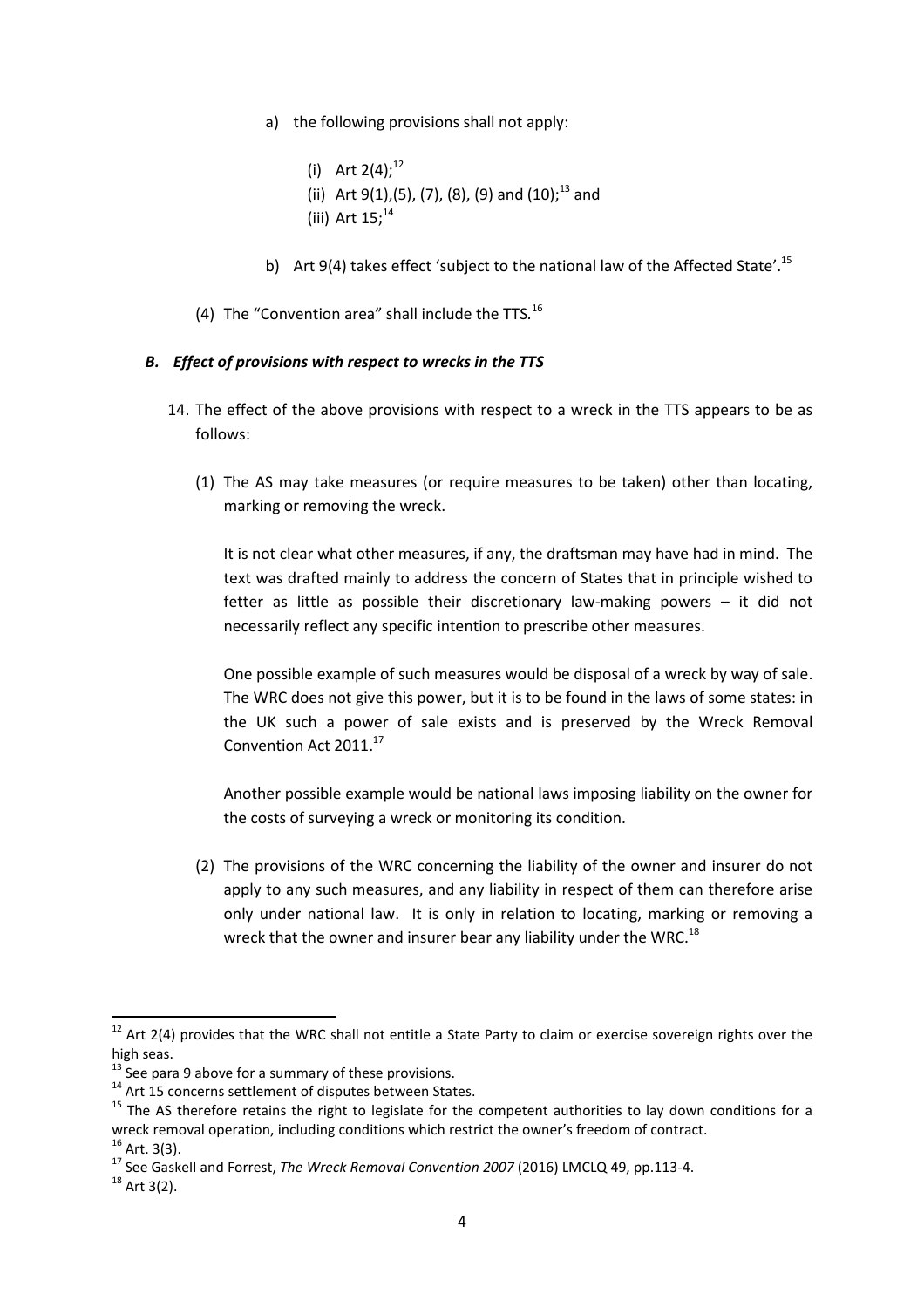- (3) The AS may remove (or order removal of) a wreck without having to observe certain obligations, conditions or restrictions on its powers which would apply outside the TTS. In particular, in respect of a wreck inside the TTS –
	- a) The AS is not bound to inform the owner and flag state, or to consult the flag state;<sup>19</sup>
	- b) It is free to intervene in an operation undertaken by the owner;<sup>20</sup>
	- c) Its power to take its own measures to remove the wreck is not restricted to cases where the owner cannot be contacted, or fails to remove the wreck within a set deadline, or where the circumstances are urgent; $^{21}$
	- d) The owner's freedom to contract with any salvor or other person is subject to the national law of the AS (which may empower the competent authorities to impose conditions, including conditions requiring the employment of a designated contractor). $^{22}$
- (4) Nevertheless States Parties to the WRC do accept some constraints on the measures they may take with respect to all wrecks, whether inside or outside the TTS. In particular the general principles in Article 2(1)-(3) apply in both cases.

Gaskell and Forrest have pointed out that WRC Art 4(4) provides for Art 2(4) not to apply in the TTS, but that it makes no similar provision with respect to other paragraphs in Article  $2^{23}$  As they observe, this must lead to the conclusion that the other paragraphs of Article 2 were intended to remain applicable in the TTS, including notably Art 2(2) and (3). This means that, wherever the wreck is located, measures taken by the AS must be proportionate to the hazard; $^{24}$  and such measures must neither go beyond what is reasonably necessary to remove a wreck which poses a hazard, nor unnecessarily interfere with the rights of any party concerned.<sup>25</sup>

15. The provisions applying to the TTS were designed as a compromise between two objects recited in the Preamble to the Convention: to adopt uniform international rules (as needed for a system of financial security) whilst reserving the freedom of States to exercise sovereign rights in the TTS, as recognised by international law. The WRC does not in any way alter those rights, but it does constitute an agreement to exercise them in a uniform manner, in certain respects. To the extent that this involves accepting a

 $\overline{a}$ 

 $19$  Art. 4(4)(a)(ii) and Art. 9(1).

 $^{20}$  Art. 4(4)(a)(ii) and Art. 9(5).

<sup>&</sup>lt;sup>21</sup> Art. 4(4)(a)(ii) and Art. 9(7) and (8).

 $22$  Art. 4(4)(b) and Art. 9(4).

<sup>&</sup>lt;sup>23</sup> See (2016) LMCLQ 49, at p. 110.

 $24$  Art. 2(2).

 $25$  Art. 2(3).